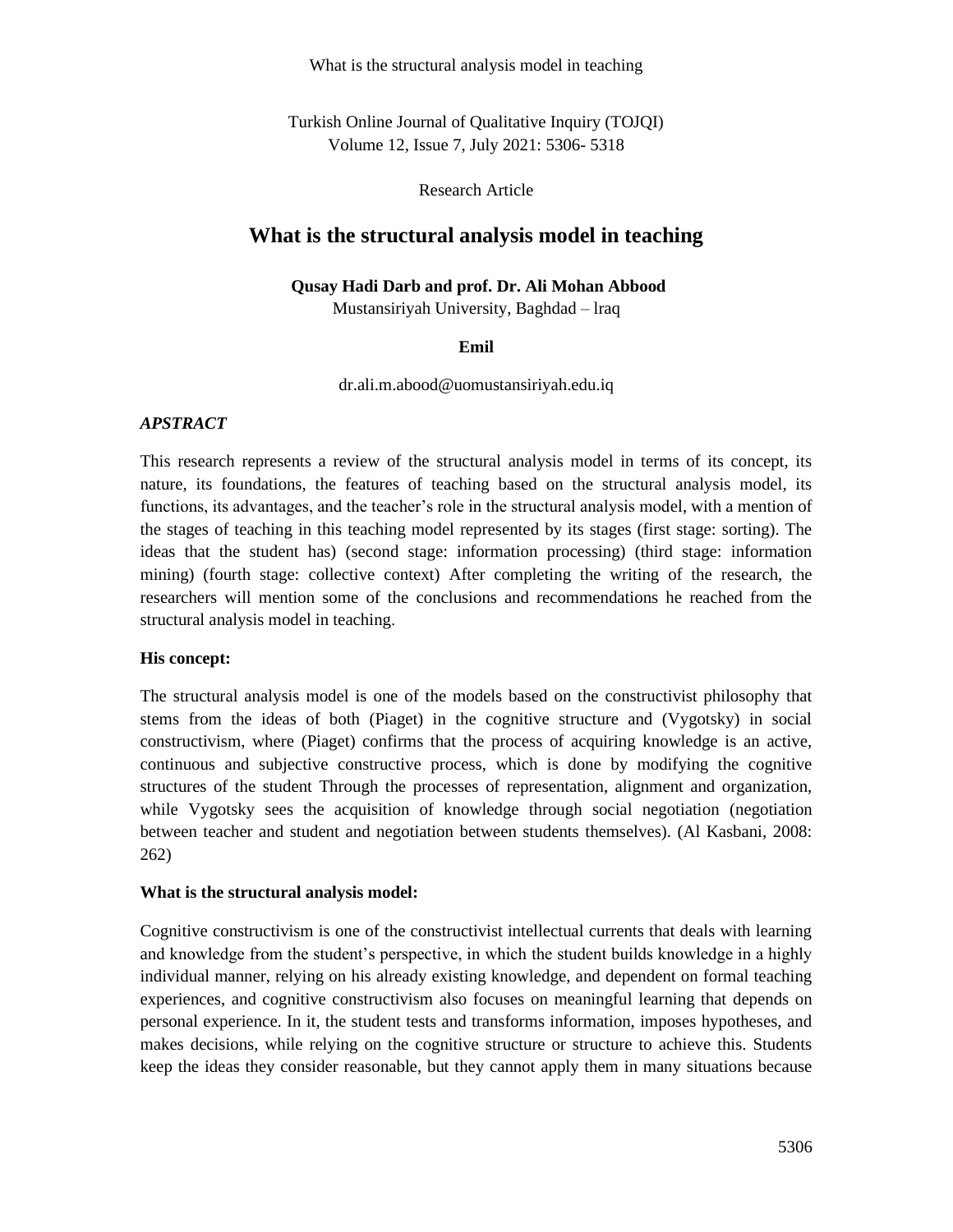they may lack internal consistency, which hinders the growth of cafes and interpretations. (Olive, 2008: 182)

#### **The basis of the structural analysis model:**

The basis of the structural analysis model is due to the study (Appleton, 1997), which aimed to describe and analyze student learning in science classes using a model based on constructivism. Three classes for students aged between (11-13 years) in Australia, and the study found a model for teaching science that allows the teacher to identify and describe the cognitive progress of students by focusing on the students, and knowing how they reached to solve the scientific issues contained in the lessons, which is useful in identifying strategies Appropriate teaching, and the (Ableton) model presents a logical structure in synthetic analysis that focuses on the cognitive processes of the student according to the structural framework. The combination of these two trends is the ideal and good expression of students' educational needs, which is the development of solutions to life problems and their development CARE is innovative, teamwork and cultural. (Skrabanakova,2011,p220)

## **Features of teaching based on a structural analysis model**

## **First: Presenting a paradoxical event:**

It means a confusing or ambiguous event, in the form of a question, activity, or problem, which leads to the activation of the students' prior knowledge that is related to the subject to be taught.

## **Second: Interpretation of the paradoxical event:**

When the teacher presents the contradictory event to the students he asks them to explain it and then they make hypotheses and do some experiments as well as dialogue and discussion with the different groups to come up with the explanation of the event.

## **Third: The student's use of metacognitive processes:**

Teaching by using the structural analysis model is characterized by the fact that the student practices the process of thinking in terms of thinking, and that is in his possession of concepts. The use of metacognition has a profound impact on the outcomes of cognitive learning and information processing, and plays a major role in the process of forming the cognitive structure.

## **Fourth: Using Learning Scaffolding:**

Learning scaffolding is intended to transfer students from the level of realistic development to the level of possible development, because teaching based on structural analysis requires that the teacher provide students with all kinds of guidance and assistance, so that they can perform tasks that they cannot perform on their own.

## **Fifth: Cooperation:**

The structural analysis model allows students to work in groups, which increases their motivation towards achieving the required tasks, and increases the opportunities for participation in work and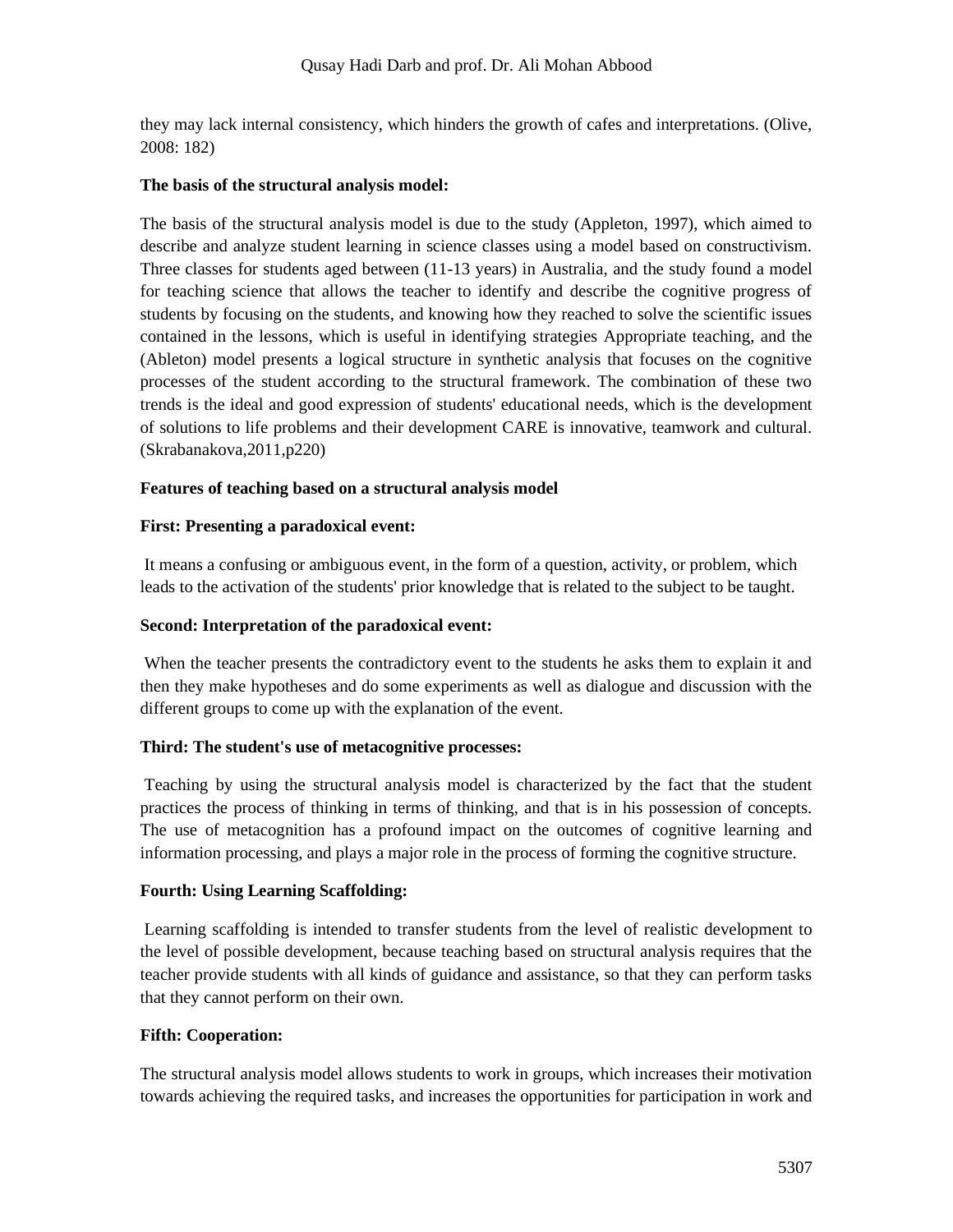speaking for the growth of thinking and the development of their social skills. (Appleton, 1993, p 61-26)

## **Functions of the structural analysis model:**

1- It is used as a tool to clarify and analyze the cognitive progress of students during lessons and to help teachers who are not familiar with the principles of constructivist learning.

2- This model is used to provide teachers with prior knowledge of how students reach solutions to the problems they face during all lessons, and thus determine appropriate teaching strategies during teaching.

3- A tool for evaluating students using contrasting events, where the model is used to understand students' potential trends during learning, allowing teachers to make more efficient decisions about teaching.

4- It is used to develop teaching strategies that maximize student learning opportunities.

5- The teacher helps prepare learning scaffolds that help students understand difficult tasks in the event that they cannot explain on their own.

6- Modifying the alternative perceptions that students have, (Appleton, 1997a, 303-314)

## **Features of the structural analysis model:**

1- It shows the responses that reveal the students' previous knowledge and their understanding of the topic or concept.

2- This model can be used as a tool to analyze the cognitive progress that students make during the lesson.

3- It is useful for the teacher who is not familiar with the constructivist learning and its path.

4- It can help students both in planning and implementing all lessons and in scientific practice. (Atiya, 2015: 349)

## **The teacher's role in the structural analysis model:**

1- Providing an educational environment and learning-educational practices that develop desirable individual or social mental skills as in teamwork, teamwork, problem solving, evaluative thinking, brainstorming, positive mutual learning, learning how to learn and selfevaluation, and thus we get an interactive classroom environment.

2- Helping students to employ previous experiences in new educational situations, and linking them to new learning to help the student build new experiences acquired in a way that produces distinct learning that is properly integrated into the student's knowledge building.

3- The teacher encourages and accepts the student's self and initiative and expresses it freely, away from fear of neglect, mockery or criticism.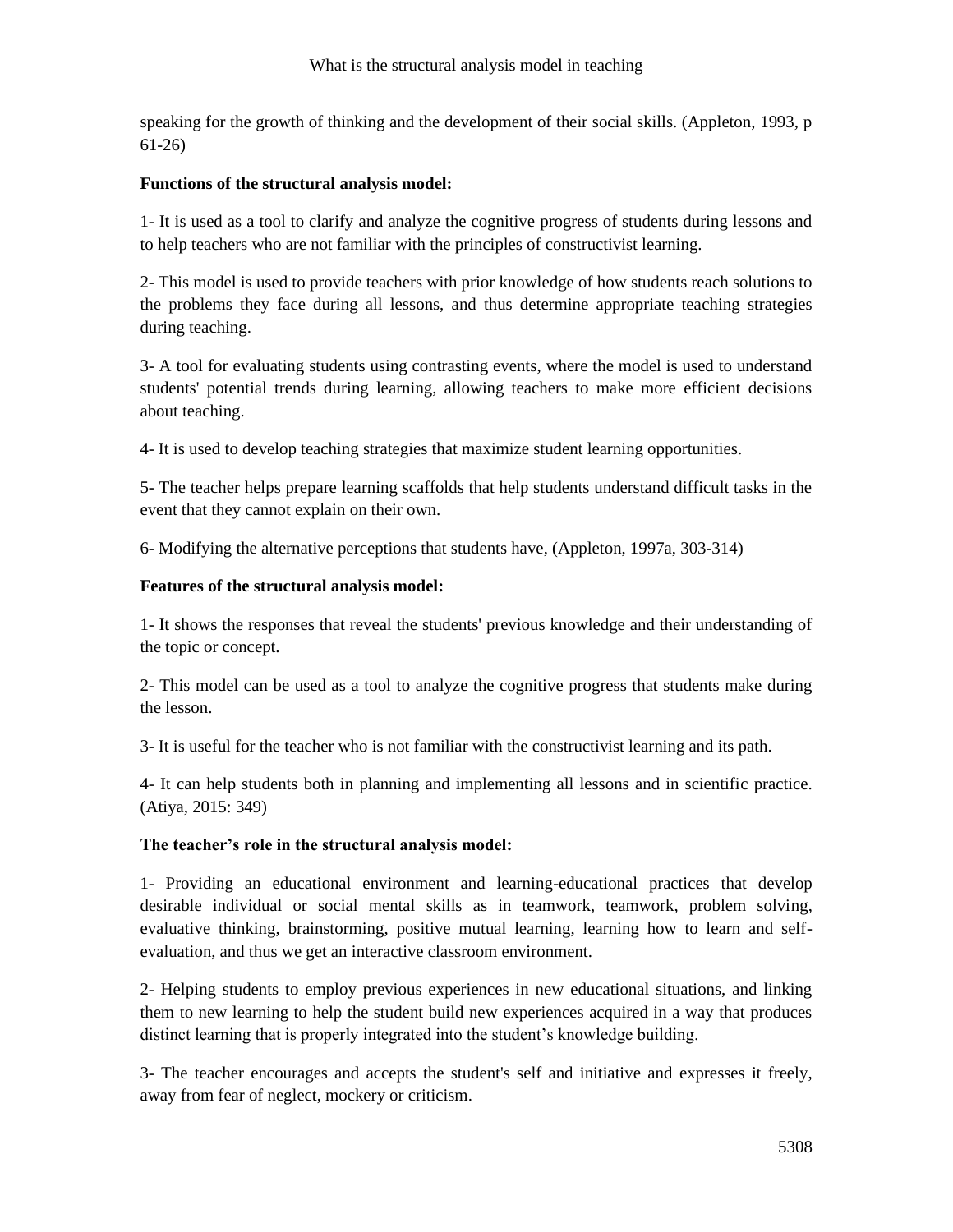4- The teacher seeks to develop the initial responses and reformulate them by refinement and refinement, and then proceeding to investigate and research the students' interests and tendencies by asking questions. (Al-Saadi, 2015: 45)





## **The first stage: sorting out the ideas that the student has:**

This stage represents the starting point in the constructivist learning, which sees that new learning builds on previous experiences, by diagnosing and sorting the ideas that students have before starting to display the content.

At this stage, different methods are used, such as concept maps, interviews, or reconnaissance questions to sort out the ideas of the students. In light of the students' answers, the experiences are organized into images of ideas and cognitive systems that can be referenced when explaining the new events and experiences presented to them. The world and its spectral interpretation of the events of that science and the behavior that it practices .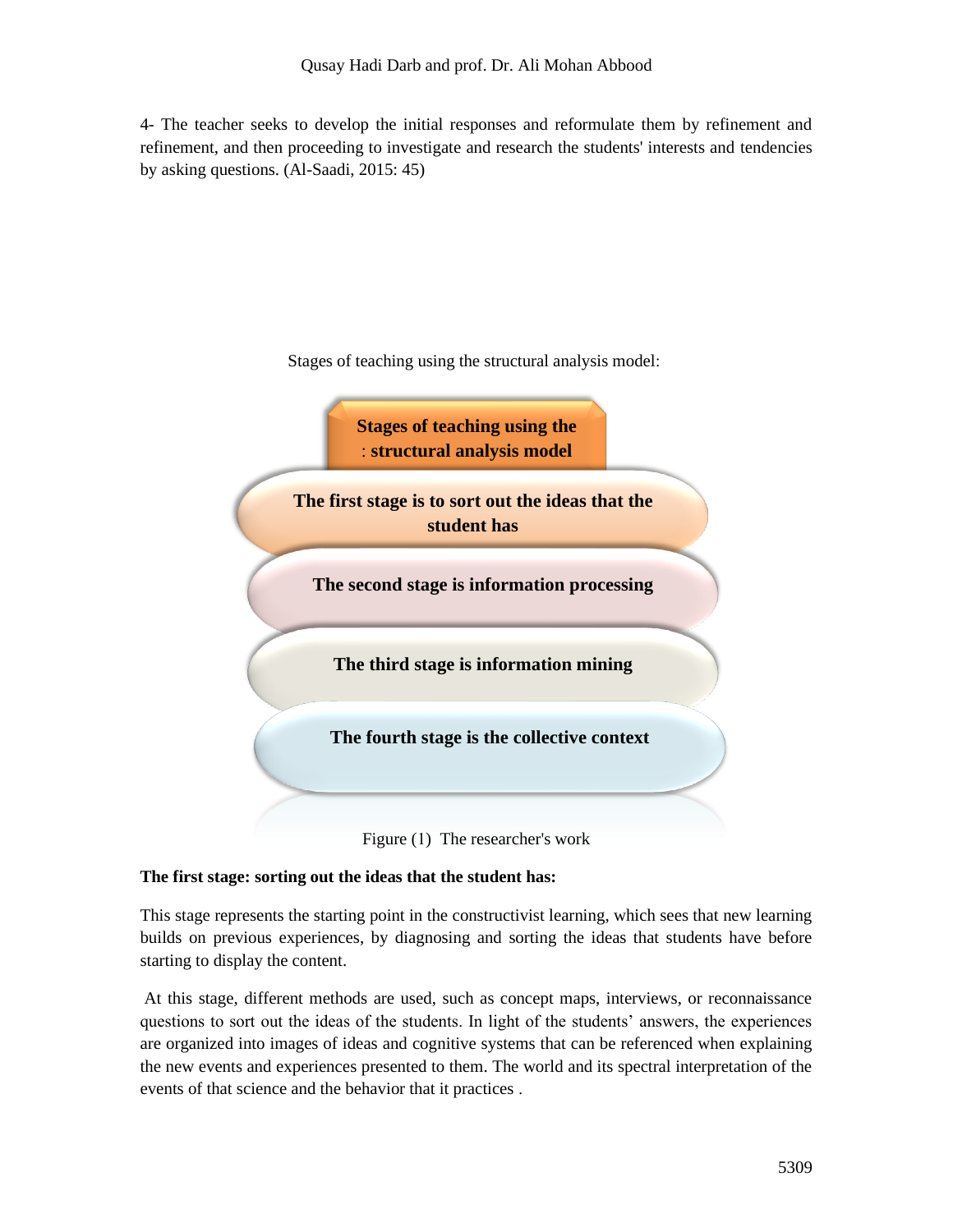## **The second stage: information processing:**

At this stage, the student tries to determine the best interpretation that fits the meaning and can use it to construct a meaning around the new situations. Either a new form of information is formed that completely matches the existing idea, completely updated with the existing idea, creating a state of satisfaction for the student, or a partial match occurs. The last possibility is an epistemological conflict.

This state of cognitive conflict and the incompatibility between what is in the student's cognitive system and the new learning leads to a state of cognitive conflict that makes the student active in search of what he can get rid of this state of cognitive conflict, rid him of this state of cognitive conflict, which leads to a serious result by sharpening and revitalizing the student's memory towards education

## **The third stage: information mining:**

At this stage, students who were not able to provide complete answers about the situation need the so-called scaffolding, which are hints that help them in the process of reaching the complete answers through research and exploration. Thus, the role of the student at this stage is the encouragement and support that pushes the search for answers By providing students with search keys, and this exploration process, as seen by the model designer, is carried out by more than one means, including the practical presentations provided by the teacher or his ideas, including the educational materials available in the learning environment, including the educational materials available in the learning environment, including the ideas of other students and colleagues, and these are used The sources are based on the premise of the social context of teaching and learning that the constructivist sees, and that the social context takes several forms, including verbal or non-verbal allusions, the use of similar ideas in memory, or by observing the manifestations of the educational situation.

## **The fourth stage: the collective context:**

At this stage, the teacher identifies the complex part of the event, and this part is explained and clarified by using appropriate scaffolding, which represents the scaffolding between the teacher and the student and the societal context of the lessons. In general, this model is used as a tool to clarify and analyze the cognitive progress of students during the lesson, and it helps teachers who are not familiar with the principles and contents of constructivist learning. (Appleton,1997A,p307)

## **A model plan for teaching according to the structural analysis model**

**First : The specific objective:** At the end of the lesson, the students will be able to know the concept of the judiciary and its related sub-concepts.

**Second: Behavioral Objectives:** To make the student able to:

1. The judiciary is known.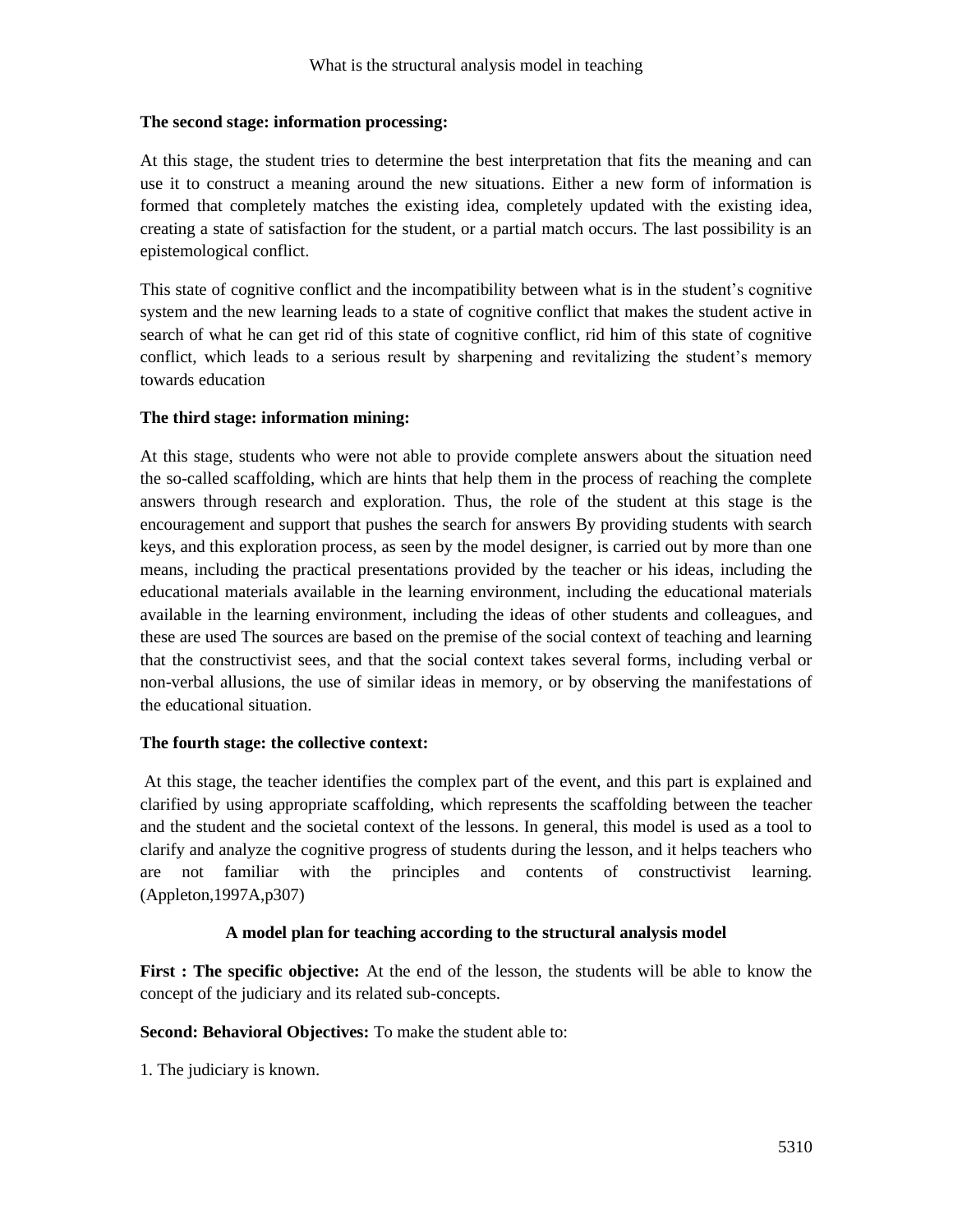2. He justifies the interest of the Prophet (may God bless him and his family) in organizing the rules of the judiciary.

3. Enumerates the sources of enactment of laws.

4. He cites the Quranic verse that confirms the return of believers to the Prophet (may God bless him and his family) to judge between them.

5. A balance between the Umayyad and Abbasid eras in appointing and exercising the judiciary.

6. Distinguishes between the concepts of (the judge, the judge of the judges, and the judge of judges).

7. He explains the stages of judicial development.

8. Extract the qualities that must be available in the judge.

9. He formulates in a manner the elements of giving the Prophet (may God bless him and his family) the right to make judgments of Imam Ali bin Abi Talib (peace be upon him).

10. In his own way, he expresses the importance of the judicial system in nation-building.

11. He expresses his opinion on the style of governance and the Umayyad and Abbasid judiciary.

12. He expresses his opinion on the style of governance and the judiciary in the era of Imam Ali bin Abi Talib (peace be upon him).

## **Third: Teaching aids:**

#### **Historical photos.**

- Projectors (POWER POINT, Datashow)

#### **Fourth: Presentation of the lesson according to the structural analysis model:**

Dear students, today we are studying a topic that is one of the most important topics that humanity has been concerned with and has given great attention to throughout the ages, and it is a topic approved by the various heavenly laws, their books, legislation and teachings that were brought by the messengers and prophets, and it is the topic of governance and the judiciary, as the organization of the affairs of societies and their multiple dealings with each other. And what is between them and state institutions, needs laws, regulations and legislation that regulate these multiple matters and make them within a framework through which people's lives are facilitated, and therefore these legislation and laws need to be enacted, codified and applied in a just and practical manner on the ground, and the goal of this civilized practice is The formation of civilized societies in which the values of justice and integrity prevail, and guaranteeing the rights and duties of all people without exception, between the rich and the poor, the ignorant and the scholar, the ruler and the ruled, leading to humanity's integration and transcendence. Therefore, this topic was given great attention on the social, economic, political and moral levels, and the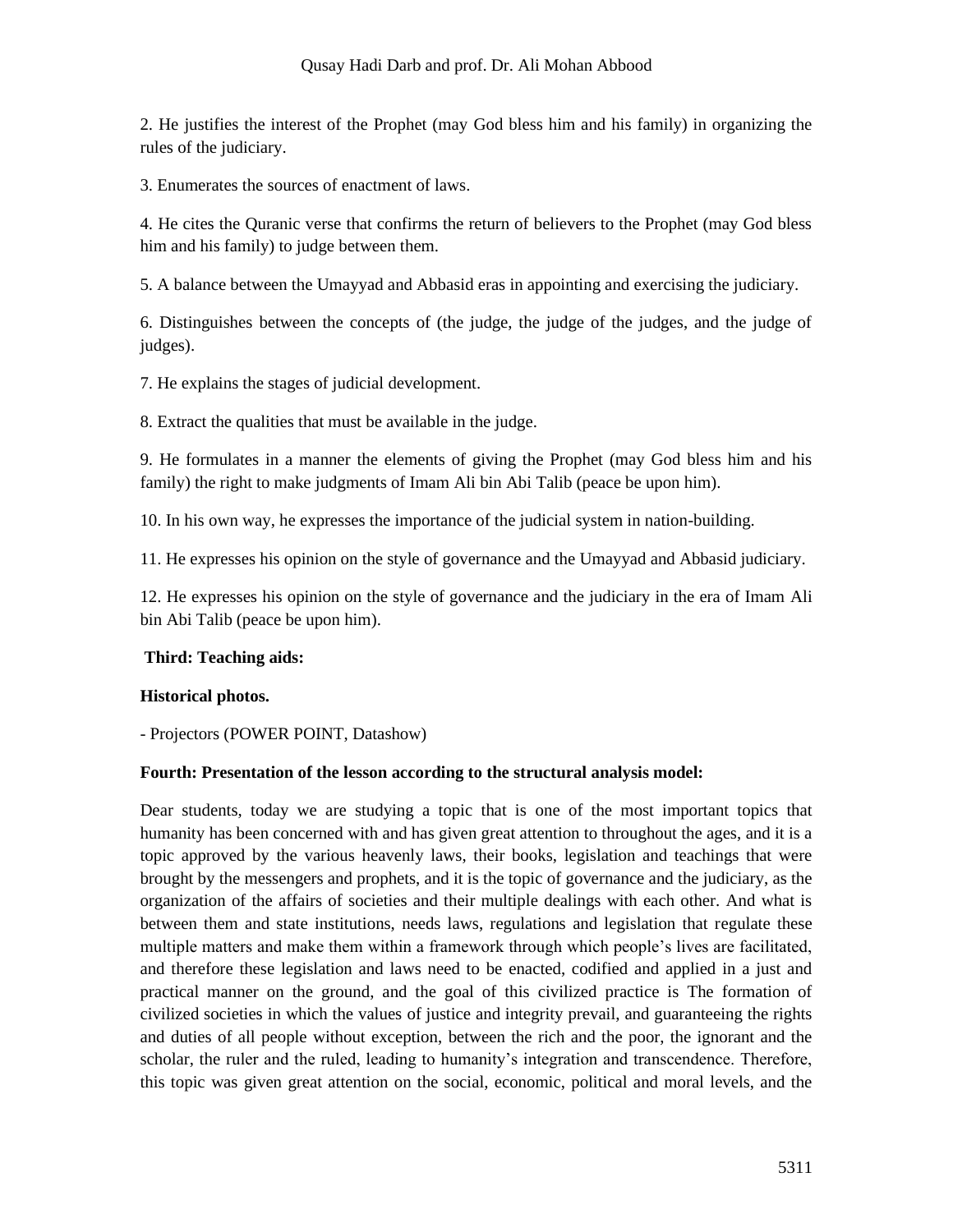impact of these levels on individuals and societies In general, this is what we will stand at in our lesson for today.

## **The first step: sorting out the ideas that students have about the concept of justice:**

To reveal their previous learning experiences on the subject by asking the following questions:

It is represented by a set of questions, dialogues, and making plans.

- **The teacher** / What is the judiciary?

- **Talib:** it is the conclusion of the matter and the completion of it

**Teacher:** Well done

Another student: Repeat the answer. / Teacher: Good

Another student: The Qur'anic verse came, the Most High said: "And were it not for a word that preceded from your Lord for an appointed term, it would have been decided between them."

**Teacher:** God bless you.

**The teacher:** Why did the Prophet (may God bless him and his family) care about the judiciary?

**Student:** This is to establish justice and the rule of law in society, and to resolve multiple disputes, at the level of the members of society among themselves, and between people and state institutions.

**Teacher:** Yes, well done.

- The teacher: Who enumerates the sources of enacting laws?

**Student:** The Noble Qur'an, the Noble Sunnah, consensus, and reason.

Another student: Bring it back.

## **Then the teacher displays the pictures, including the following:**



**Then ask the following questions:**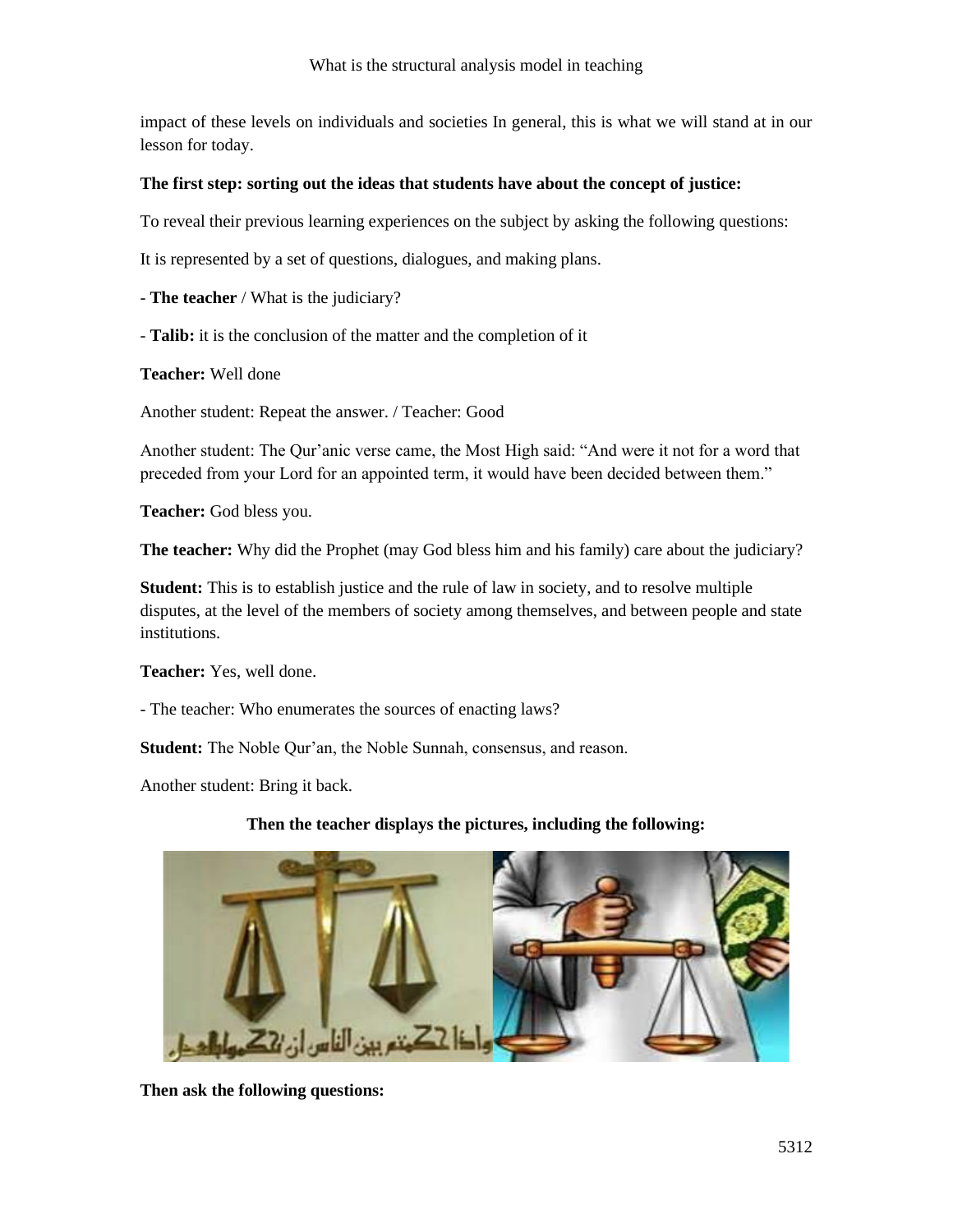**The teacher:** What is the verse that confirms the return of the believers to the Prophet (may God bless him and his family) to judge between them?

**Student:** The Almighty said: ((No, by your Lord, they will not believe until He makes you judge over the disputes between them and then they do not find in themselves a quarrel)).

**Teacher:** Yes, good, students. Through this verse, what do we infer?

**Students** talk to each other:

One of the most important sources of legislation and governance is the Noble Qur'an, which is the best guide for us, and the best interpreter of the Qur'an is the Prophet, and he is the one who judges between people when they disagree and they submit to wisdom.

**Teacher:** Yes, well done.

- **Teacher:** Where was the judge ruling?

- **Student:** In the mosque,

**Teacher:** Why?

- Another student: because it is the first institution that adopted the regulation of all Muslims' affairs and affairs.

**Teacher:** Excellent.

 The teacher uses questions to ask the students what they have in answering the following question (Worksheet 1- Group work): What are the sources of legislation important in organizing our daily lives? Through the following graphic organizer:

| <b>Community</b> Objective: To clarify the importance of the judicial system in our lives |
|-------------------------------------------------------------------------------------------|
|                                                                                           |
|                                                                                           |
| $\hat{N}$ Importance                                                                      |
|                                                                                           |
|                                                                                           |
|                                                                                           |
|                                                                                           |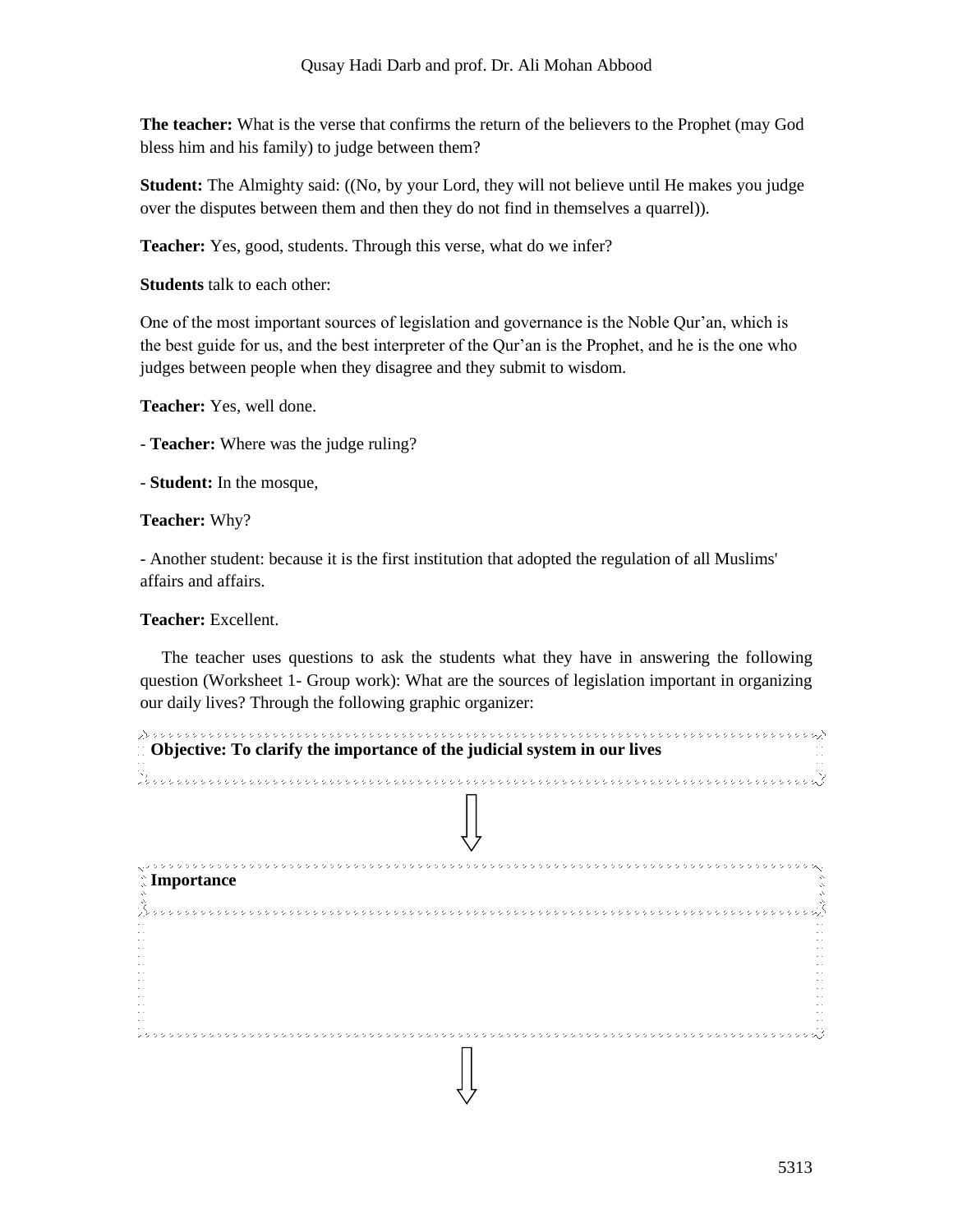

The second step: Information processing: The teacher starts building new information about the judicial system by asking questions, using similes, interpretation, comparison, analysis, using cognitive maps, and all the methods that help her to clarify her lesson.

**Teacher:** What is the difference between a judge, a judge of judges, and a judge of judges?

**Talib:** the judge: is the one who judges between people in their disputes with justice, and the judge of the judges: it is a job created by the Abbasids who supervises those who take over the judges of the state. As for the judges who judge: it is a position of lower status than the previous one.

The teacher returns the answer?

**Another student:** The teacher answers: Well done, may God bless you.

**We can explain the difference more clearly as follows:** The teacher displays a chart on the display (Data show)

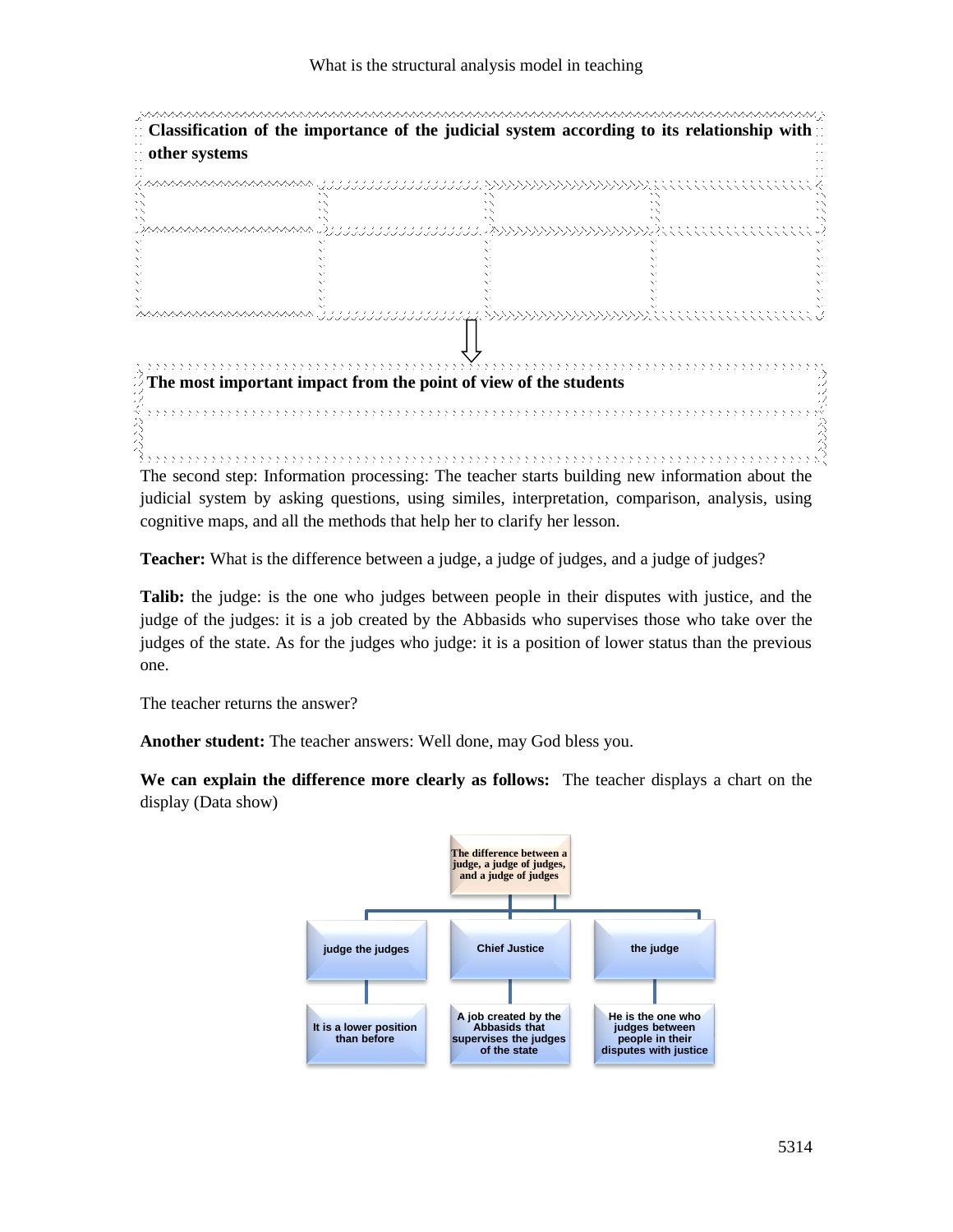The third step: prospecting for information: in which the teacher uses everything that helps students to search for information for evaluation, so they follow the following:

Presenting historical pictures of the judiciary and what is used to complete their work, then ask the students to determine the time period for the displayed pictures and to make each picture by asking the following questions:

**The teacher:** What is the difference between judges in the era of the message and the era of Rashidi?

- **Talib:** The judge in the era of the message was appointed by the Prophet (peace be upon him), in addition to the fact that the Prophet (peace and blessings of Allaah be upon him) was the one who held the position of judge, and he knew the affairs of truth and justice because he was the mediator between heaven and earth, but in the era of the caliphs, they were the ones who appointed judges They are in need of many times and resources for the advice and guidance of the Prophet (pbuh).

# **- And my dear students, watch the difference in a more accurate way, and my agencies: (Data show)**

| <b>Judgment in the Umayyad period</b>            | Judiciary in the era of the message                                                   |
|--------------------------------------------------|---------------------------------------------------------------------------------------|
| 7777777<br>,It was they who appointed the judges | The judge in the era of the message is<br>appointed by the Prophepeace be upon<br>him |
| They are in need of many times and               | That the Prophet peace be upon him                                                    |
| resources for the advice and guidance            | was the judge and was the most                                                        |
| of the Prophet peace and blessings of            | knowledgeable in the affairs of truth                                                 |
| . Allaah be upon him                             | and justice because he is the mediator                                                |
|                                                  | between heaven and earth                                                              |

**The teacher:** What is the difference between judges in the era of the Umayyads and the era of the Abbasids?

**Talib:** The Umayyad era, the appointment and dismissal of judges was in the hands of the rulers, but during the Abbasid era, the appointment and removal of judges was in the hands of the caliphs themselves.

- **Another student:** In the Umayyad era, salaries were given by the governors, and in the Abbasid era, the central system worked.

**Teacher:** Well done, may God bless you.

**Fourth step:** Societal context (cognitive support): At the end of the lesson, the teacher uses all verbal (well done, excellent, ...) and nonverbal (shaking the head to agree...) techniques and hints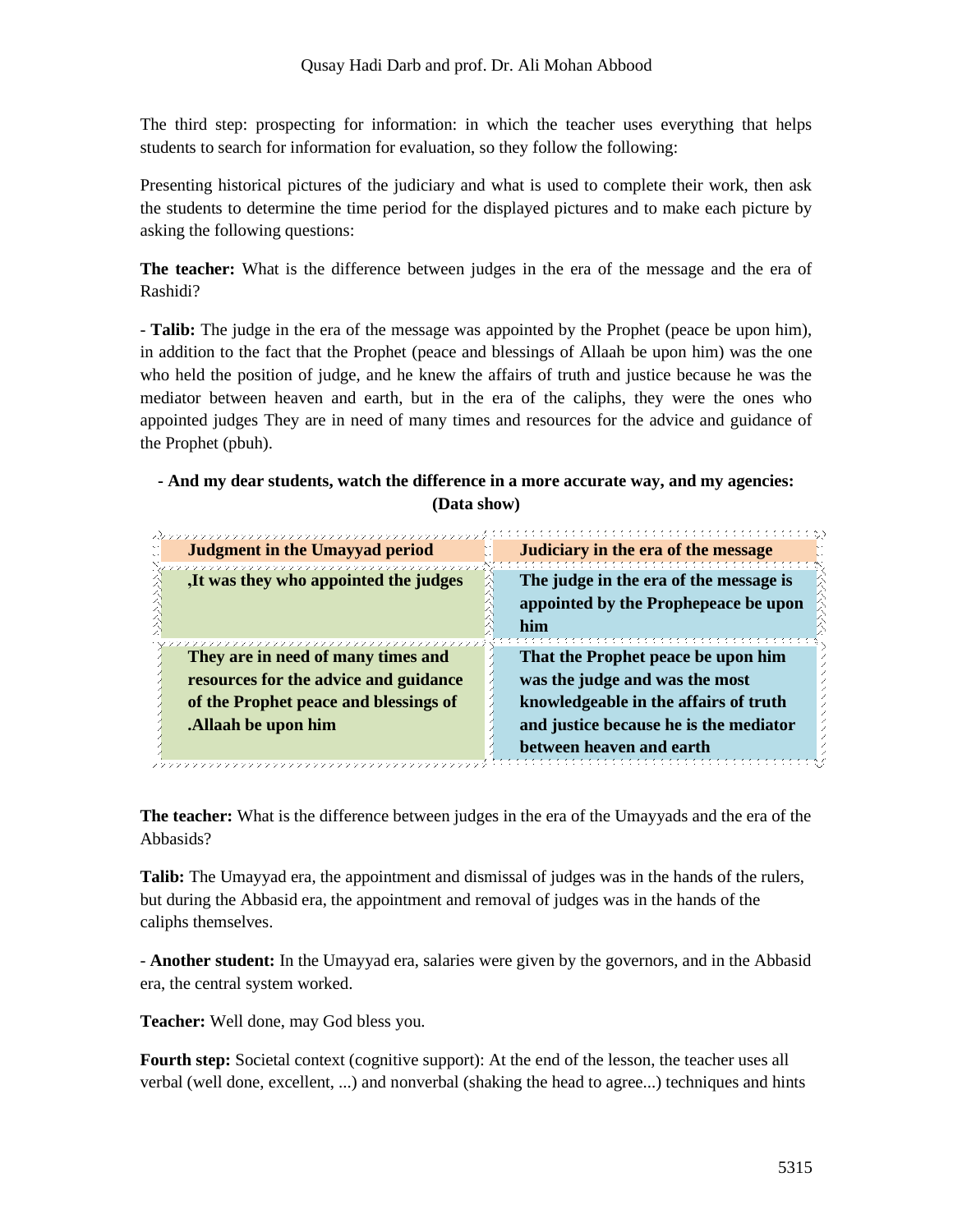to accept or reject the students' ideas on the topic of the lesson, and provide feedback In light of this, the following questions will be asked in the final assessment:

## **Final calendar:**

- What do you explain the reason for appointing judges in all Islamic cities?

Who was the first to enact laws, regulations and the judiciary?

- Give justifications for giving the Prophet (peace be upon him and his family) the right to make judgments to Imam Ali bin Abi Talib (peace be upon him).

- What do you think of the ruling of Imam Ali bin Abi Talib (peace be upon him)?

- What do you think about the rule of judges in the Umayyad and Abbasid eras?

Can we live in a country that is not protected by the judiciary or the law?

Who knows the judiciary?

What do we mean by judge of judges, judge judges?

- Who balances the judicial system in the Abbasid and Umayyad rule.

Spelling summary: The teacher writes the students' correct answers as a summary of the lesson, either in prose or as an explanatory chart (concept maps).

## **homework :**

Prepare the topic for consideration of grievances.

Sources: The book to be taught and the Biography of the Prophet, if available.

## **Second:**

## **The researcher's conclusions from the structural analysis model:**

1- The student in the structural analysis model performs the process of acquiring knowledge in an active constructive style, as well as teaching the first experimental group to modify the cognitive structures of students, relying on knowledge they already have, and this in turn led to raising the level of academic achievement and evaluative thinking better than their achievement and thinking for the previous years as well. The statistical results came out.

2- The researcher concluded that the structural analysis model allows the subject teacher to identify the students' cognitive progress, describe it through focus, and know how they came to know the historical events contained in the subjects of the history of Arab Islamic civilization, which led to the activation of the students' previous knowledge and the building of new experiences, which It produced a distinct and sound learning in the student's cognitive construction, which was shown by the high average of their grades in the subject, and also gave the fourth-grade literary students a kind of evaluative thinking.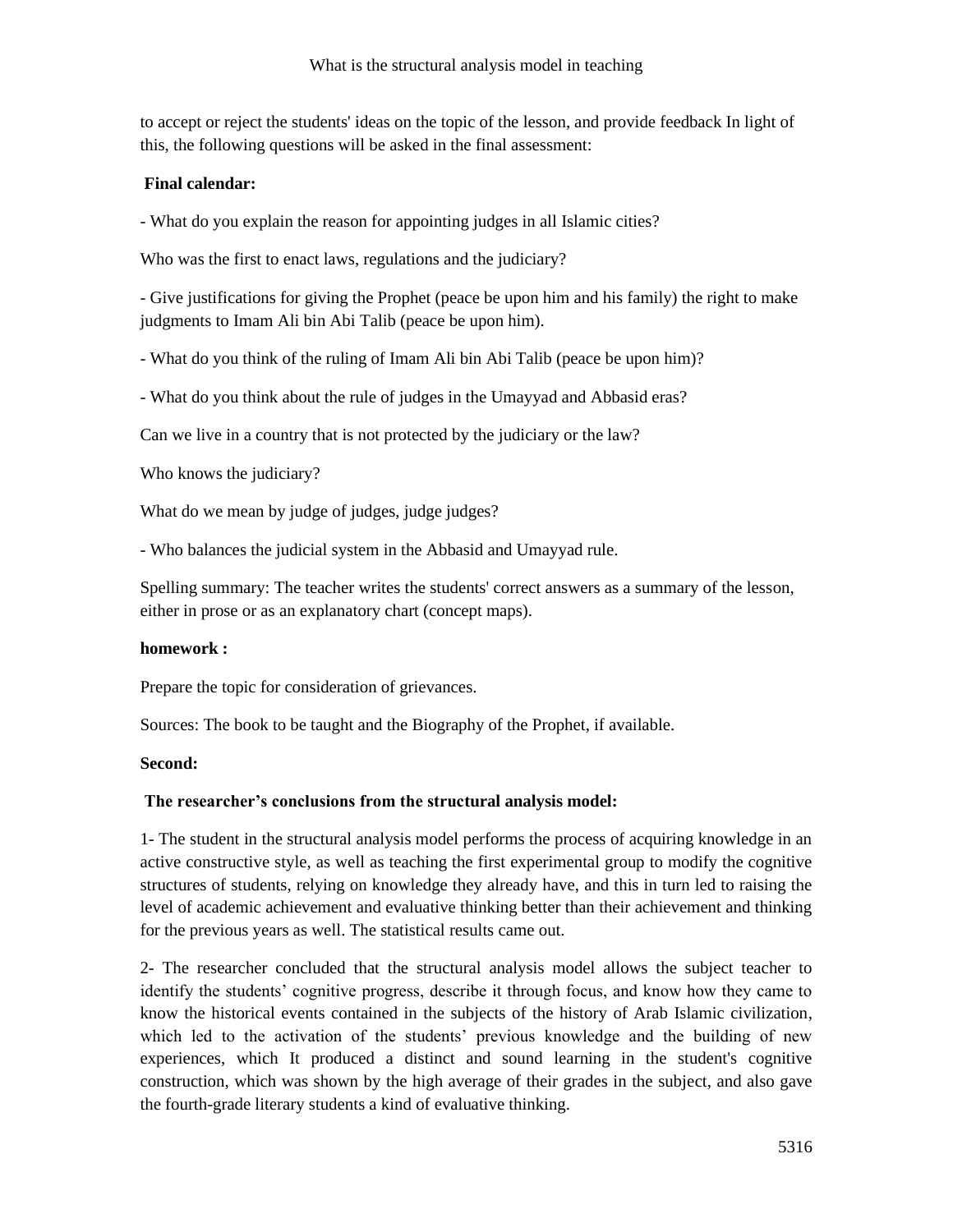3- Teaching with the structural analysis model was distinguished by the fact that the student entering the classroom practices the process of evaluation thinking in a systematic manner, through what he possesses of historical information and linking it to the subject to be taught from the history of Arab Islamic civilization, where the effectiveness of the deep model appeared on the outcomes of cognitive learning, and address information, and thus the students' academic achievement increased, and this led to raising the level of their evaluative thinking.

4- The structural analysis model, through teaching the first experimental research group, allowed to work within heterogeneous study groups, which increased their thinking and achieving the required tasks, and increased opportunities for scientific participation to express, take initiative, and accept ideas completely freely, away from fear of neglect, or Mockery, or criticism, encouraged by the researcher, led to raising the level of academic achievement and developing evaluative thinking.

5- The structural analysis model helped the students of the first experimental group in the planning and implementation of lessons, and scientific practice within the study groups, as this model was used as a tool to analyze the cognitive progress achieved by students during the course of the experiment when teaching the subjects of the history of Arab Islamic civilization for the fourth literary grade, and this What was found to raise the level of their academic achievement and develop their evaluative thinking.

# **Recommendations:**

In light of the current research, the researchers recommend the following:

1- Directing teachers to use the teaching models emanating from the social constructivist theory in teaching textbook subjects.

2- The necessity of issuing a guide from the Ministry of Education that includes models of social constructivist theory in learning, and that educational supervisors and specialists have a prominent role to view the foundations and steps of teaching these teaching models.

3- Adopting modern teaching models, including the aforementioned social constructivist theory models, when preparing curricula that are decided by the curriculum preparation directorates.

4- Work to increase students' awareness and focus on teaching situations that stimulate intellectual ability by exposing them to educational situations and activate the ability to generate new creative ideas for students and add contexts that require the use of modern teaching models that employ and exploit their creative mental abilities.

# **ACKNOWLEDGEMENTS**

The authors would like to thank Mustansiriyah University (https://uomustansiriyah.edu.iq Baghdad- Iraq) for its support in this work.